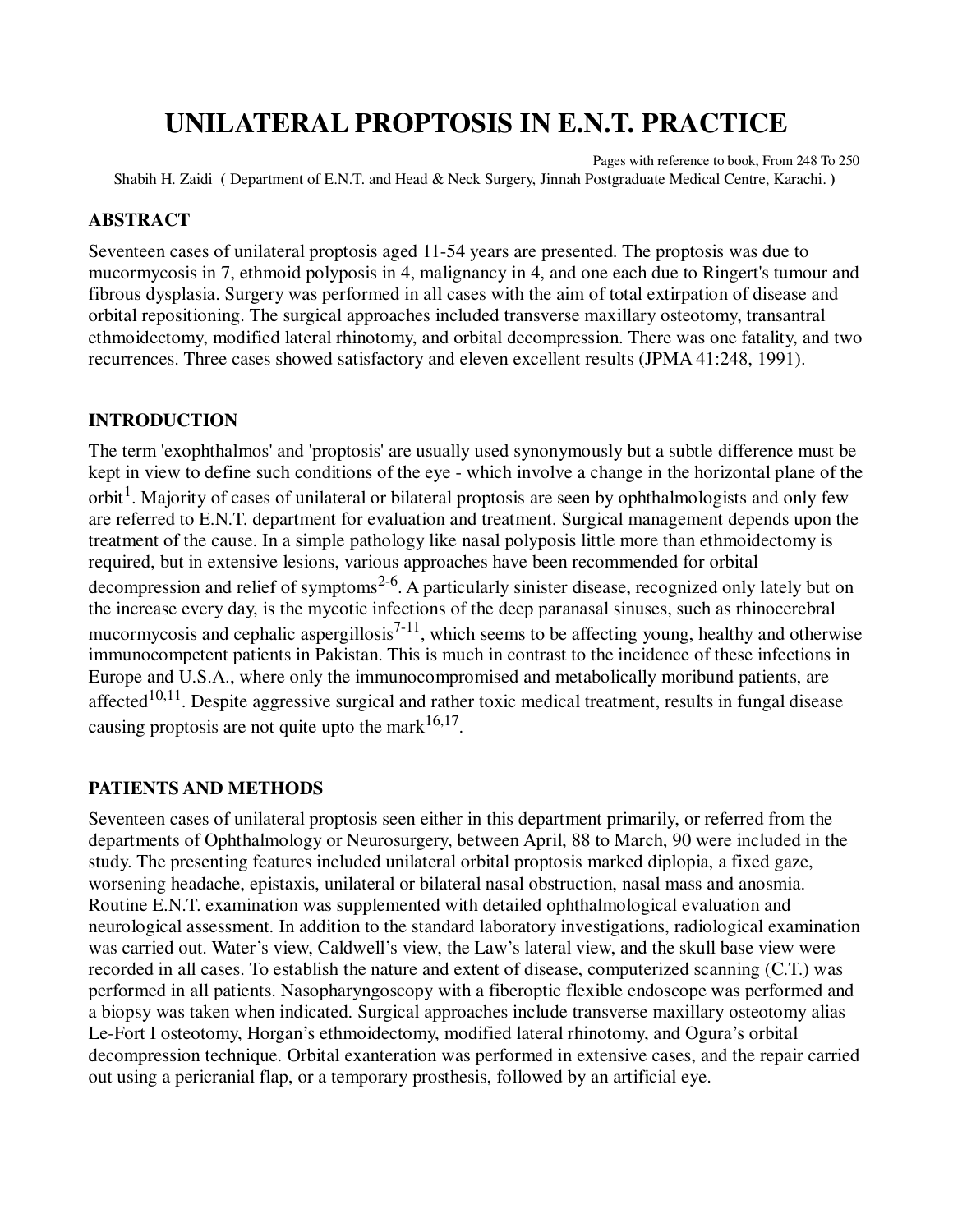#### **RESULTS**

Of 17 cases there were 9 females and 8 males with ages ranging between 11-54 years. (mean  $= 32$ ) years). Majority (70%) were in the second or the third decade of life. None of the patients suffered from diabetes, AIDS, or immune deficiencies. Clinical examination revealed that 3 cases were blind in the affected eye, 7 showed significant error of refraction, 6 prominent disc changes, and 2 papilloedema. Epistaxis was the presenting feature in 5 cases and 9 complained of unilateral or bilateral nasal obstruction. All the patients presented with unilateral proptosis of moderate to severe degree. Telorism was observed in 4, bilateral nasal mass in 3 and nasopharyngeal mass in 2 patients. Routine radiographs demonstrated the involvement of maxilloethmoid complex, bony erosion, periorbital mass, nasal or nasopharyngeal mass. The CT. scans confiimed the extent of disease and involvement of the skull base in 4 patients. Trans-antral ethmoidectomy was performed for removal of disease in 4 patients, with extensive aspergillosis. Orbital decompression, using Ogura's method was carried out in 5 patients, which resulted in satisfactory repositioning of the affected orbit. Two patients underwent orbital exanteration for adenoid cystic carcinoma and extensive mucormycosis respectively, resulting in unsightly orbital defect and exposure of the frontal dura. Repair was carried with a pericranial flap and a ping-pong ball wrapped in a dermal graft was used as a temporary prosthesis. None developed any intracranial complication, due to proper cover with antimicrobial agents and infusion of metronidazole. Both these patients underwent postoperative irradiation and chemotherapy. One patient died following a skull base resection, due to uncontrollable bleeding from an aberrant artery in the perisphenoid region, resulting in intracerebral haemorrhage and coma. Another sustained severe intraoperative haemorrhage from the ophthalmic artery, requiring ligation of ipsilateral external carotid artery, and temporary occlusion of the common carotid. She developed temporary hemiparesis, which improved in due course. There have been 2 recurrences with nasopharyngeal malignancies. Both these patients are currently receiving adjuvant chemotherapy, with guarded prognosis. Three patients have shown adequate repositioning of the orbit, total extirpation of disease and minimal facial scarring, but they suffer from atrophic rhinitis. Eleven (64.8%) patients have responded extremely well to the treatment, without any evidence of recurrence so far.

#### **DISCUSSION**

Unilateral proptosis is seldom treated by an otolaryngologist; but when required, a comprehensive head and neck examination including the evaluation of C. N.S. must follow a carefully taken history. Particular emphasis must be laid upon the mode of onset, duration of proptosis, loss of acuity of vision, chemosis, ecchymosis, nasal bleeding, nasal mass, faciomaxillary prominence, a palatine bulge, rhinolalia clausa, foul swelling nasal discharge, worsening headache and history of low grade chronic repeated sinus infection - all of which could be pathognomonic of mucormycosis, aspergillosis, nasal, nasopharyngeal or a sinus malignancy. An essential method of evaluating proptosis is to perform 'exophthalmometry' with 'Hertel's exophthalmometer'. The normal values range from 14-20 mm for the lateral projection of cornea. A difference of 2 mm or more between two corneas would indicate proptosis<sup>13</sup>. Flexible endoscopy is a useful tool in evaluating occult primaries such as those in the nasopharynx. A biopsy is indicated in all exceptvascular pathologies, e.g., an angiofibroma. Routine radiology is helpful in diagnosis as indeed is ultrasonography. The latter is a non-invasive procedure but not quite so frequently used in the head and neck region. Four types of mass patterns can be discerned with a 'B' Scanner in orbital ultrasonography, namely solid, cystic, vascular and invasive  $14$ . Computerized scanning is somehow, quite illusive in evaluating a periorbital mass. A linear cut at 5mm or so is liable to miss the involvement of lamina papyracea, which is an extremely thin bony septum. Hence the decision, whether or not, to remove the orbital contents cannot be based upon the C.T. findings. M. R. I. seems to offer new hopes, with the advantage of lack of irradiation, and the ability to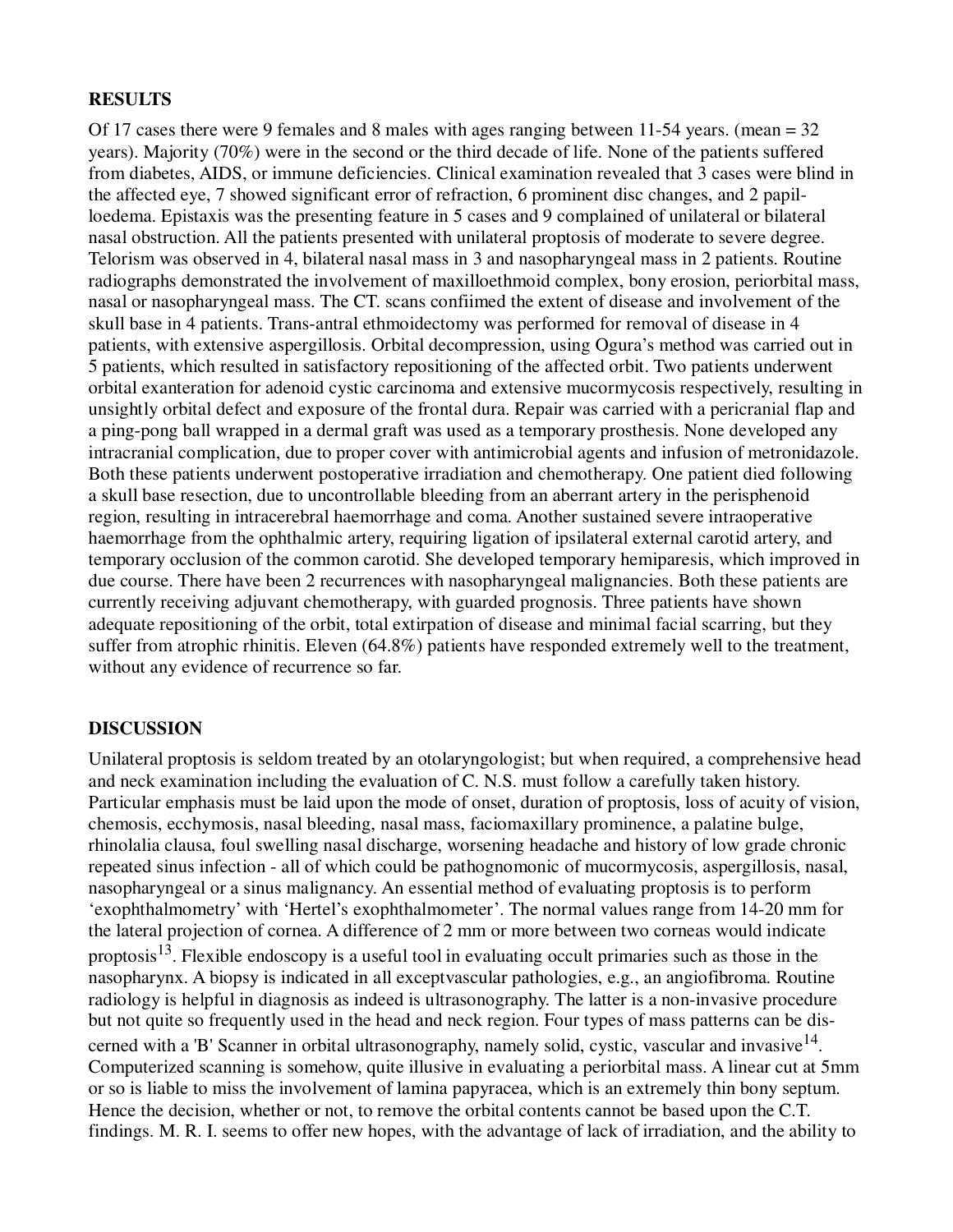obtain coronal or sagittal images without simulated reconstructions. About 90% of the cases of unilateral proptosis have primary pathology in the orbit itself. Remaining may be derived from the neighbourhood, e.g., the nose, ethmoids, maxillary sinuses, sphenoidal sinus, the frontal sinuses, the nasopharynx, and the skull base<sup>15</sup>. Nasal polyps may cause displacement of one or both orbits. Broadening of the nasal root in such cases is called 'Telorism'. However, sometimes benign nasal polyps may damage the lamina papracea resulting in unilateral proptosis on the affected side. Rarely such a polyp may turn malignant and become highly aggressive. Therefore, a flashy bleeding nasal polyp in an elderly patient must be subjected to biopsy. Fungal infections of the paranasal sinuses seem to be gaining ground lately. A case of chronic maxillary sinusitis, not responding to standard treatment must be suspected of aspergillosis as indeed should a case of unilateral proptosis with a blackish sanguinous nasal discharge or a pigmented fragile mass in the nasal cavity<sup>16</sup>. These mycotic infections are liable to destroy the base of skull and invade the intracranial structures. In addition to radical surgery, as mentioned below, antifungal treatment with Ketaconazole, Fluoconazole or Amphotericin-B is mandatory<sup>17</sup>. In this series transverse maxillary osteotomy or Le-Fort Type 1 osteotomy<sup>12</sup> was used as an approach to the skull base. It provided excellent exposure of the orbital apex and parasphenoid regions. However, this technique demands a sound knowledge of anatomy of this complex area, a good control over the operating microscope and dexterity, as untoward hazards are liable to occur if one is unguarded. Horgan's ethmoidectomy was used in some cases, providing excellent exposure of the maxillary sinus as well as the ethmoid complex. Posterior ethmoid cells and the areas beyond are not amenable to this approach, for which lateral rhinotomy is a good choice Orbital decompression was carried out in this seres, following Ogura's method<sup>2</sup>. It requires careful dissection of the nasolacrimal region, separation and preservation of the nasolacrimal duct as well as the sac, identification and preservation of the infra-orbital nerve, and piecemeal removal of the medial. wall and a large portion of the orbital floor. Excellent repositioning was obtained without any complications. Exenteration of the orbit is indicated in malignancies invading the eyeball. Ophthalmic artery must be secured and ligated to prevent haemorrhage. A synthetic eye fitted at a later date can provide satisfactory cosmetic effect in these cases. To summarize one might say that infections causing unilateral proptosis should be treated with appropriate antibiotics, or anti-mycotic agents with orwithout the use of surgery. Pseudotumours are treated with steroids; endocrine exophthalmos is managed medically but may also require orbital decompression. Benign as well as malignant tumours affecting the orbit require aggressive surgical treatment through various approaches some of which are described in this article.

# **REFERENCES**

1. Calcaterra, T.C., Hepler, R.S. arid Hanafee, W.N. The diagnostic evaluation of unilat. Exophthalmos Laryngoscope, 1974; 2: 231.

2. Ogura, J.H. and Thawley, SE. Orbital decompression of exophthalmos. Otolaryngol. Can. NorthAm., 1980; 13: 29.

3. Hirsch, 0. Surgical decompression of malignant exophtbalmos. Arch. OtolaryngoL, 1950; 51:325.

4. Desanto, L.W.The total rehabilitation of Grave's ophthalmopathy. Laryngoscope, 1980; 90(10 Pt 1): 1652.

5. Sewall, E.C. Operative control of progressive exopbthalmos. Arch. Otolaryngol, 1936; 24:621.

6. Walsh, T.E. and Ogura, J.H.Transantral orbital decompression for malignant exopthal mos. Laryngoscope, 1957; 67: 544.

7. Schlech, W.F. and Carden, G.A. Fungal and parasitic granulomas of the head & neck Otolaryngol. Clin. North Am., 1982; 15:493.

8. McGuirt, W.F. and Harril, J.A. Paranasalsinus aspergillosis. Laryngoscope, 1979;89(10 pt.l): 1563. 9. Hoeprich, PD. Zygomycosis in infectious diseases. New York Harperand Raw, 1983, p. 1725.